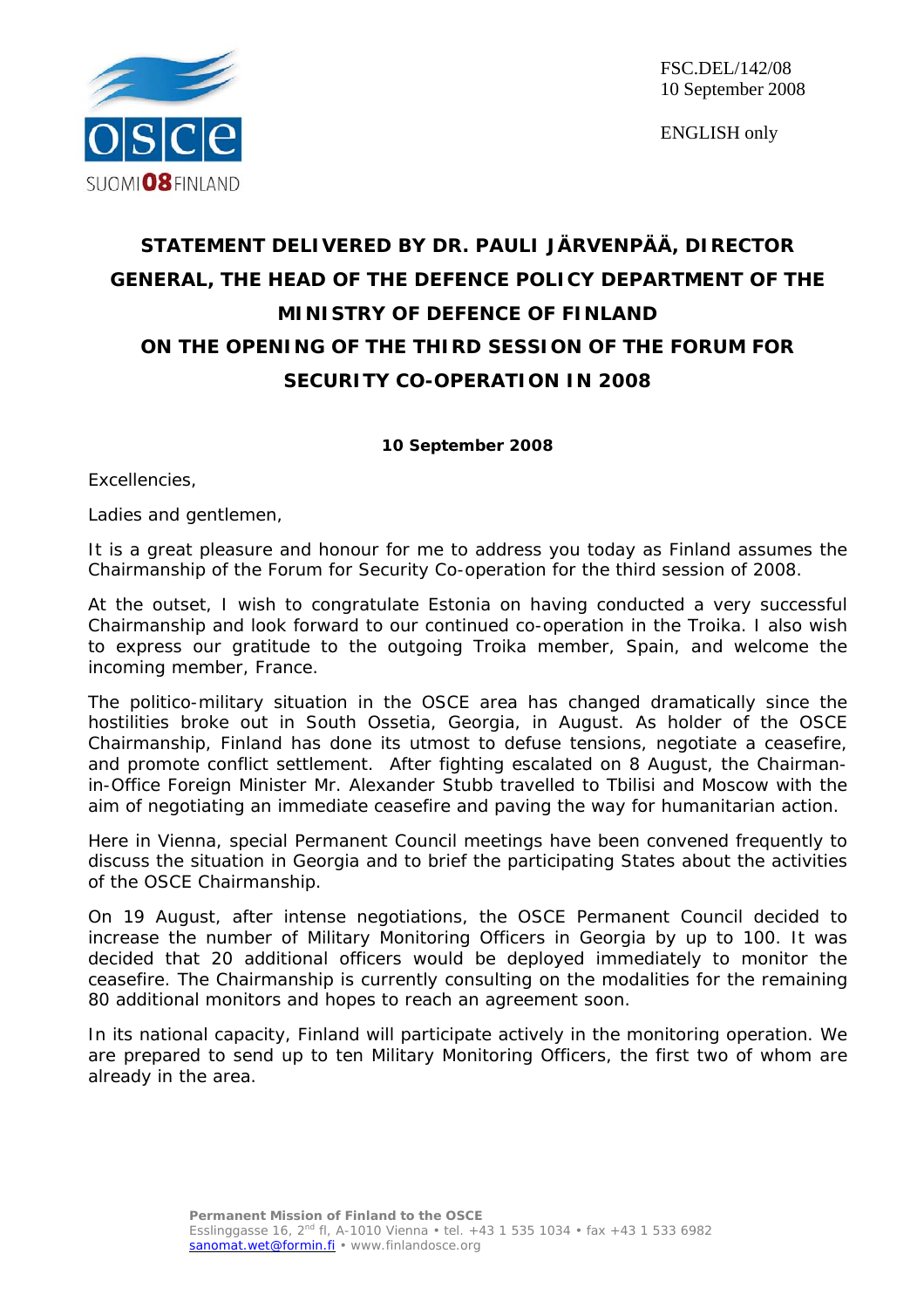The efforts of the OSCE Chairman-in-Office are now focused on how the OSCE together with other international actors — can help to strengthen the ceasefire and launch international negotiations aimed at a peaceful settlement.

The crisis in Georgia is also a challenge for the arms control and confidence-building regimes upheld by the OSCE and the FSC. Our focus should now be firmly on how to ensure the effective implementation of these regimes in the new situation.

Ladies and gentlemen,

Our main priorities for the OSCE politico-military dimension have already been outlined in the programme of the Finnish OSCE Chairmanship of January 2008. I believe that they have lost none of their validity in the present security situation.

Finland will strive to deepen the Forum's security dialogue, the recent revitalization of which we welcome heartily. The FSC is uniquely placed to debate all European security issues: its mandate should be utilized to the full.

Finland seeks to intensify the implementation of existing politico-military agreements and calls on all participating States to fulfil their commitments at all times. The Vienna Document 1999, the Code of Conduct on Politico-Military Aspects of Security, and the Documents on Small Arms and Light Weapons (SALW) and on Stockpiles of Conventional Ammunition (SCA) remain the basic normative documents of our Forum.

We will work to intensify OSCE activities in the area of SALW and surplus ammunition. Co-ordination and co-operation between organizations is of crucial importance if we want to address the problem of illicit small arms effectively and improve human security.

Making headway on SALW issues at global level takes time, as was demonstrated by the recent Third Biennial Meeting of States (BMS) on the UN Programme of Action. The OSCE has been at the vanguard of the global fight against the scourge of small arms, and we should seek to maintain our position. We have invited representatives of relevant think-tanks to give their views on how the OSCE could bring added value. We hope this will facilitate discussions in the FSC aiming at a Ministerial tasking to continue the work related to SALW and SCA issues. In this context we might want to subject our SALW-related work to a comprehensive review.

Finland will also focus FSC attention on human rights in the armed forces. This crossdimensional issue will be a theme of a joint FSC-PC meeting, scheduled for 29 October.

As Chair of the FSC we are also ready to pursue new proposals related to politicomilitary commitments, provided that these are widely supported by the participating States.

Ladies and gentlemen,

We have circulated an indicative schedule for meetings under our Chairmanship (FSC.INF/11/08 22 July). Our intention is to give the delegations and the Forum the opportunity to concentrate on preparations for the Helsinki Ministerial Meeting in November.